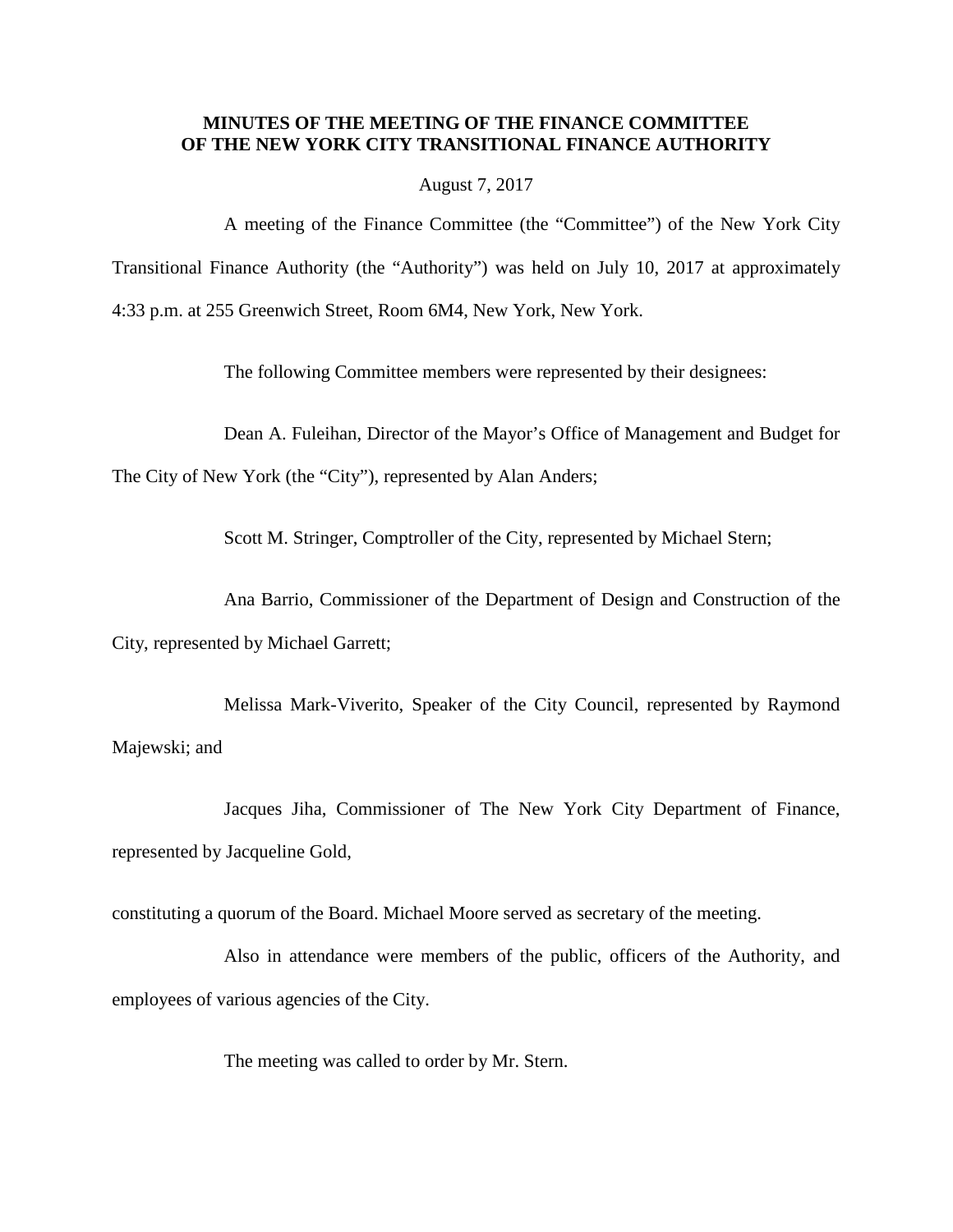## Approval of Minutes

The first item on the agenda was the approval of the minutes of the meeting of the Board of Directors which occurred on July 10, 2017. Upon motion duly made and seconded, there being no objections, the following resolution to adopt such minutes was duly approved:

**WHEREAS,** the Finance Committee has reviewed the minutes of its meeting held on July 10, 2017; it is therefore

**RESOLVED,** that the minutes of the meeting of July 10, 2017 be, and they hereby are, approved.

## Recommendation to the Board of Directors - Approval of the 96<sup>th</sup> Series Resolution Authorizing the Issuance of Fiscal 2018 Series A Future Tax Secured Bonds

The second and final item on the agenda was a recommendation to the Board of Directors that it approve the Ninety-Sixth Series Resolution Authorizing Up to \$1,500,000,000 Future Tax Secured Bonds of the Authority (the "Ninety-Sixth Series Resolution"), which authorizes the issuance of the Authority's Fiscal 2018 Series A Future Tax Secured Bonds (the "Bonds"). A motion to approve the resolution set forth below relating to such recommendation was made and seconded. Mr. Stern then described the structure, terms and marketing of the Bonds. A brief discussion ensued. There being no further discussion and no objections, the resolution was approved.

**WHEREAS**, pursuant to the New York Public Authorities Law, the Finance Committee of the New York City Transitional Finance Authority (the "Authority") is charged with reviewing proposals for the issuance of debt by the Authority and making recommendations to the Board; and

**WHEREAS**, the Finance Committee has received and reviewed the 96<sup>th</sup> Series Resolution Authorizing the Issuance of Fiscal 2018 Series A Future Tax Secured Bonds; it is therefore